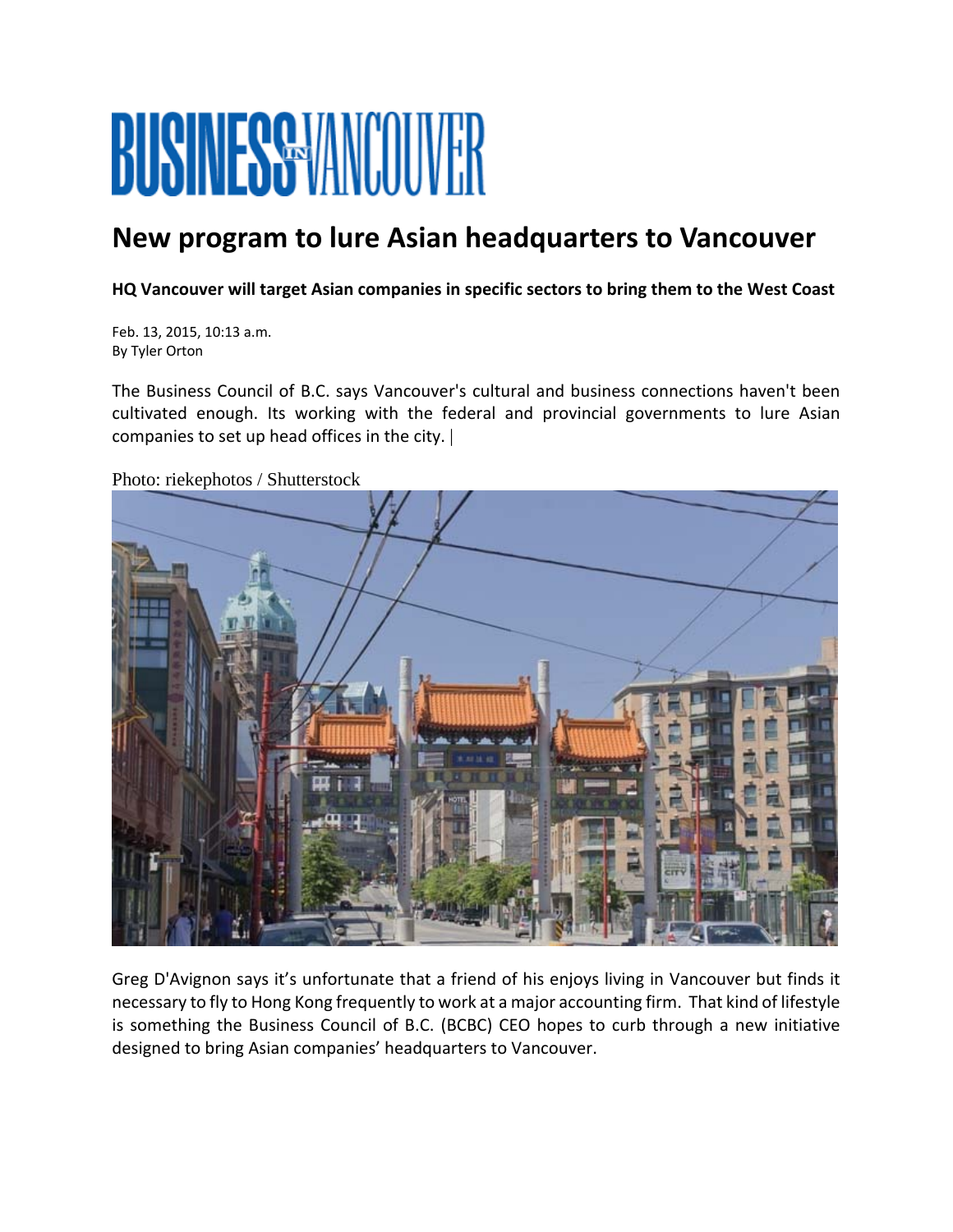"We have the most Asian‐centric population of anywhere in North America," D'Avignon told *Business In Vancouver*. "We're not connecting those relationships and those familial ties as effectively as we should at a personal level, but on a business level as well."

The HQ Vancouver program – a partnership between the BCBC, Victoria and Ottawa – launched Friday (February 13) and began identifying targets and building business cases for corporate relocations.

Over the next three years, Victoria is contributing \$3.4 million, Ottawa is contributing \$1.9 million and the BCBC is providing \$1.2 million in funding and in‐kind support.

 HQ Vancouver will focus on natural resources, life sciences, education, transportation, agri‐food and other sectors.

Yuen Pau Woo, former Asia Pacific Foundation president and CEO, leads the new organization's efforts to attract headquarters following decades of erosion.

A 2011 Fraser Institute report calculated Vancouver had two corporate headquarters per 100,000 people as of 2010. That's a drop from 1990, when there were 2.8 corporate headquarters per 100,000 people.

According to Statistics Canada, B.C. was home to 11.3% of the country's corporate headquarters in 2012, Alberta had 14.2% and Ontario had 40%.

D'Avignon noted that Montreal, Toronto and Calgary have all been assertive on carving out niches for corporate headquarters for aerospace, financial services and oil and gas companies.

"We [Vancouver] have a more diversified economy, but we haven't been as assertive on opportunities," he said, adding that Vancouver'slarge port and proximity to Asia and the western U.S. shows there's a business case for more foreign head offices to set up in B.C.

"We've got all these attributes, but we don't aggressively use them to our advantage and make people aware of what the opportunity is."

D'Avignon said by attracting more head offices, the rest of the province benefits by building up clusters of small‐and‐medium enterprises (SMEs) providing services to the Asian companies.

But Vancouver's high cost of living could prove challenging, according to Boyd Company principal John Boyd. His Princeton, New Jersey, organization specializes in corporate relocations, and for years Boyd has placed Vancouver near the top of the list of cities to be headquartered in.

He said the decline in the loonie offsets some concerns over the high cost of living for foreign companies looking for a more cost effective alternative than California or the Pacific Northwest.